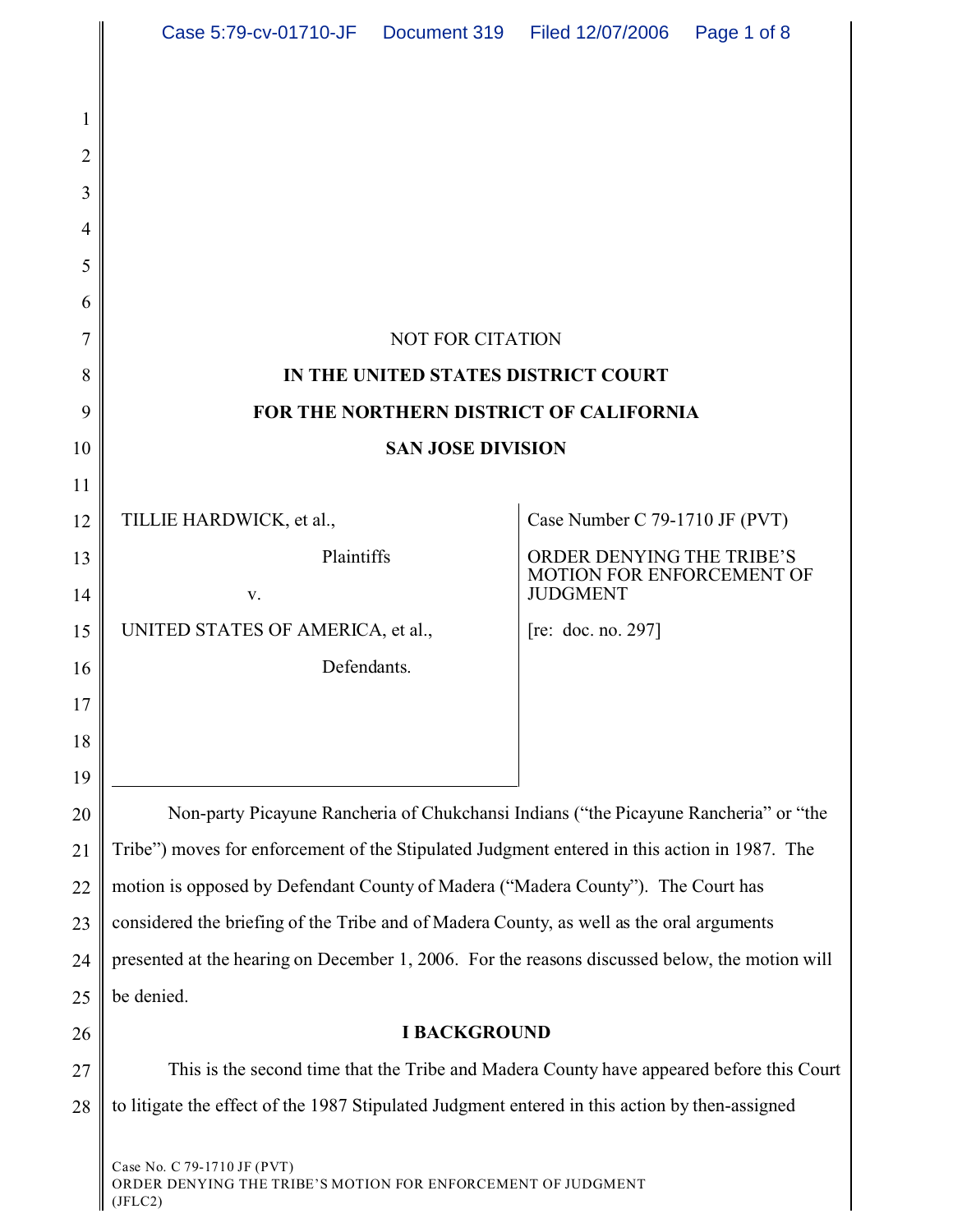District Judge Spencer Williams. The relevant historical and procedural facts are as follows:

1 2

## **1987 Stipulated Judgment**

3 4 5 6 7 8 9 10 11 In the 1950s, the United States took steps to terminate the existence of a number of Indian tribes and abolish federal programs available to them as a result of their special status. Under the California Rancheria Act of 1958 ("Rancheria Act"), the United States purported to terminate the existence of forty-one California Indian tribes, distributing tribal property to individual tribe members ("distributees"). Upon distribution of tribal property, the tribes ceased to exist and the members of the former tribes were stripped of their status as Indians. Tribal lands, which had been held in trust and exempted from state taxation and regulatory laws, were transformed into parcels held in fee simple by the distributees. These lands thus became subject to state and local laws.

12 13 14 15 In 1979, individuals from thirty-four of the terminated tribes commenced the instant litigation. The individuals sought restoration of their status as Indians and entitlement to federal Indian benefits, as well as the right to reestablish their tribes as formal government entities. The litigation was certified as a class action.

16 17 18 19 20 21 22 23 24 25 26 27 28 In 1983, the litigation was settled with respect to the members of seventeen former tribes, including the Picayune Rancheria. Judge Williams entered a "Stipulation For Entry Of Judgment" ("1983 Stipulated Judgment") providing among other things that "[t]he status of the named individual plaintiffs and other class members of the seventeen rancherias named and described in paragraph 1 as Indians under the laws of the United States shall be restored and confirmed." This judgment further provided that "[t]he Secretary of the Interior shall recognize the Indian Tribes, Bands, Communities or groups of the seventeen rancherias listed in paragraph 1 as Indian entities with the same status as they possessed prior to distribution of the assets of these Rancherias under the California Rancheria Act, and said Tribes, Bands, Communities and groups shall be included on the Bureau of Indian Affairs' Federal Register list of recognized tribal entities pursuant to 25 C.F.R., Section 83.6(b)." The 1983 Stipulated Judgment also provided a mechanism by which individuals holding former tribal lands could reconvey the lands to the United States to be held in trust.

Case No. C 79-1710 JF (PVT) ORDER DENYING THE TRIBE'S MOTION FOR ENFORCEMENT OF JUDGMENT (JFLC2)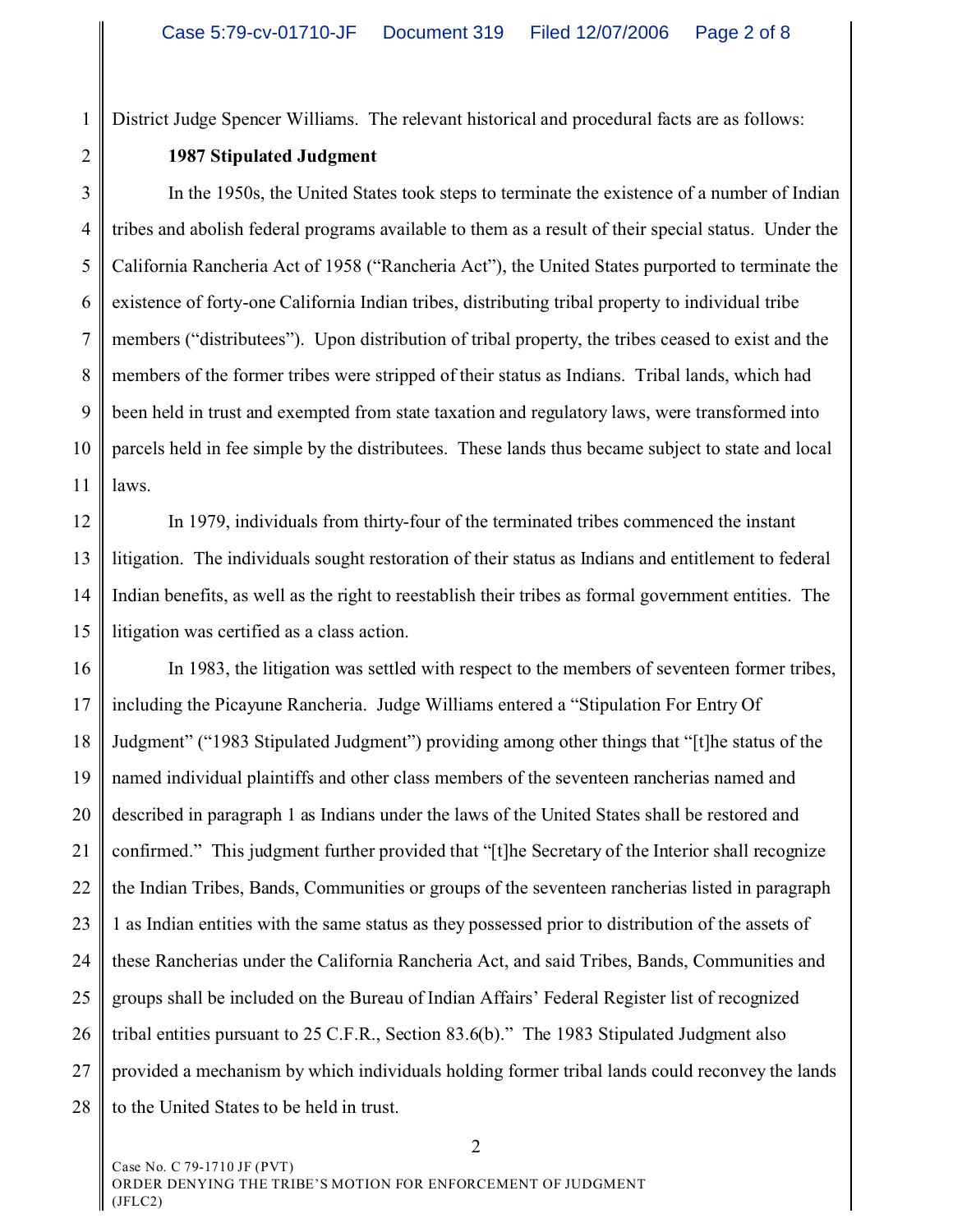1 2 3 4 5 6 7 Several tribes took immediate action to reestablish their tribal governments and formally intervene in the instant litigation. The Picayune Rancheria was not one of the intervening tribes and in fact took several years to reorganize its tribal government. Its first formal meeting for this purpose was held in August 1986. There were serious internal disputes over control of the Tribe. Two factions submitted separate Tribal Constitutions for BIA approval, both of which were rejected for failure to obtain General Council approval. The Tribe as a whole finally adopted a Tribal Constitution on November 7, 1988.

8 9 10 11 12 13 14 15 16 17 18 19 20 21 22 23 In 1987, while the Tribe was reorganizing its government, questions arose as to the boundaries of the Picayune and North Fork Rancherias, both located in Madera County, and as to tax consequences flowing from the termination and later restoration of these two tribes. Judge Williams entered the subject 1987 Stipulated Judgment addressing these issues. The 1987 Stipulated Judgment specifically identified the Picayune Rancheria as a named plaintiff, although as discussed above the Tribe had not yet reorganized its tribal government and had not intervened in the action. The 1987 Stipulated Judgment confirmed the boundaries of the Picayune and North Fork Rancherias and stated that: the Picayune and North Fork Rancherias had not been lawfully terminated; the Picayune and North Fork Rancherias would be treated as any other federally recognized Indian Reservation; all real property taxes paid to Madera County on "Indian Parcels" for the tax years 1979 and thereafter would be refunded; and Madera County would not collect any future property taxes on "Indian Parcels" within the boundaries of the Picayune and North Fork Rancherias *except* that after December 31, 1988, Madera County would have limited power to collect *ad valorem* property taxes on "Indian Parcels" as to which no election to return to trust status had been made. The term "Indian Parcel" was defined as follows:

all those parcels of real property or interests in said parcels within the boundaries of the North Fork and Picayune Rancherias currently owned by Indians entitled to return said parcels or interests thereof to the United States of America in accordance with the Judgment of the United States District Court, Northern District of California, in the above-entitled case.

27 The term "Indians" was defined as "any Indian who owns any interest in a North Fork or

28 Picayune Rancheria parcel."

24

25

26

Case No. C 79-1710 JF (PVT) ORDER DENYING THE TRIBE'S MOTION FOR ENFORCEMENT OF JUDGMENT (JFLC2)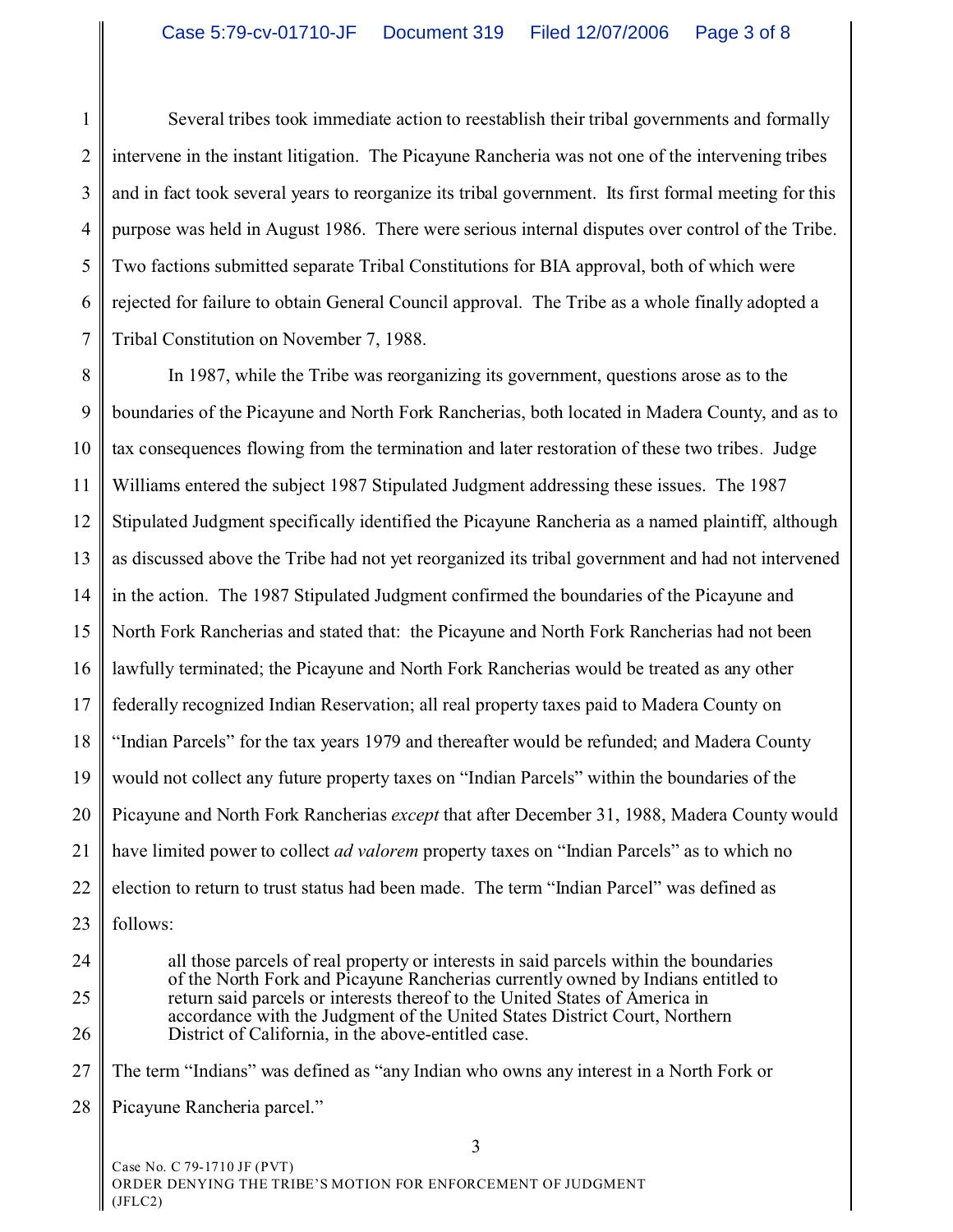1 2 3 4 5 6 These provisions appear to have been designed to provide an equitable remedy with respect to the tax consequences of the Rancheria Act. Taxes paid on what once were tribal lands were refunded, and holders of those lands were given a grace period within which to return the lands to trust status (in which case no future tax consequences would arise). Indian Parcels subject to these provisions and not returned to trust status by the end of 1988 would be subject to *ad valorem* property taxes.

7

## **Prior** *Ad Valorem* **Taxes Dispute**

8 9 10 11 12 13 14 15 16 17 18 At the time the 1987 Stipulated Judgment was entered, there were seven parcels of land within the boundaries of the Picayune Rancheria. One was held by an Indian, Maryan Ramirez, who already had returned the parcel to trust status. The other six parcels were owned in fee by non-Indian individuals. The Tribe, seeking to reestablish its reservation lands, began purchasing these six parcels approximately eight years later in 1995, and acquired the last of them in 2002. The Tribe holds all six later-acquired parcels in fee simple.<sup>1</sup> In June 2003 the Tribe completed construction of a resort and casino facilities on the property ("the Resort"). Based upon these completed improvements, Madera County performed a reassessment of the property and concluded that the Tribe had an estimated annual *ad valorem* property tax liability of approximately \$4.1 million. The Tribe disputed this estimate and took the position that there was no tax liability.

19 20 21 22 23 24 25 Madera County brought a motion in this Court for enforcement of judgment. The Court denied Madera County's motion on May 20, 2004, based in part upon the Court's conclusion that the Tribe was not bound by the 1987 Stipulated Judgment. In particular, the Court concluded that because the Tribe had not yet reorganized at the time the 1987 Stipulated Judgment was entered; that as a result the Tribe could not have been a party to this action or to the 1987 Stipulated Judgment; and that the Tribe thus had not waived its sovereign immunity. The Court concluded further that even if the Tribe were bound by the 1987 Stipulated Judgment, that

26

<sup>27</sup> 28 <sup>1</sup> It appears that the Tribe submitted an application to have the six parcels returned to trust status in March 2003; the record is unclear as to the status of this request, but it does not appear that the land has been returned to trust.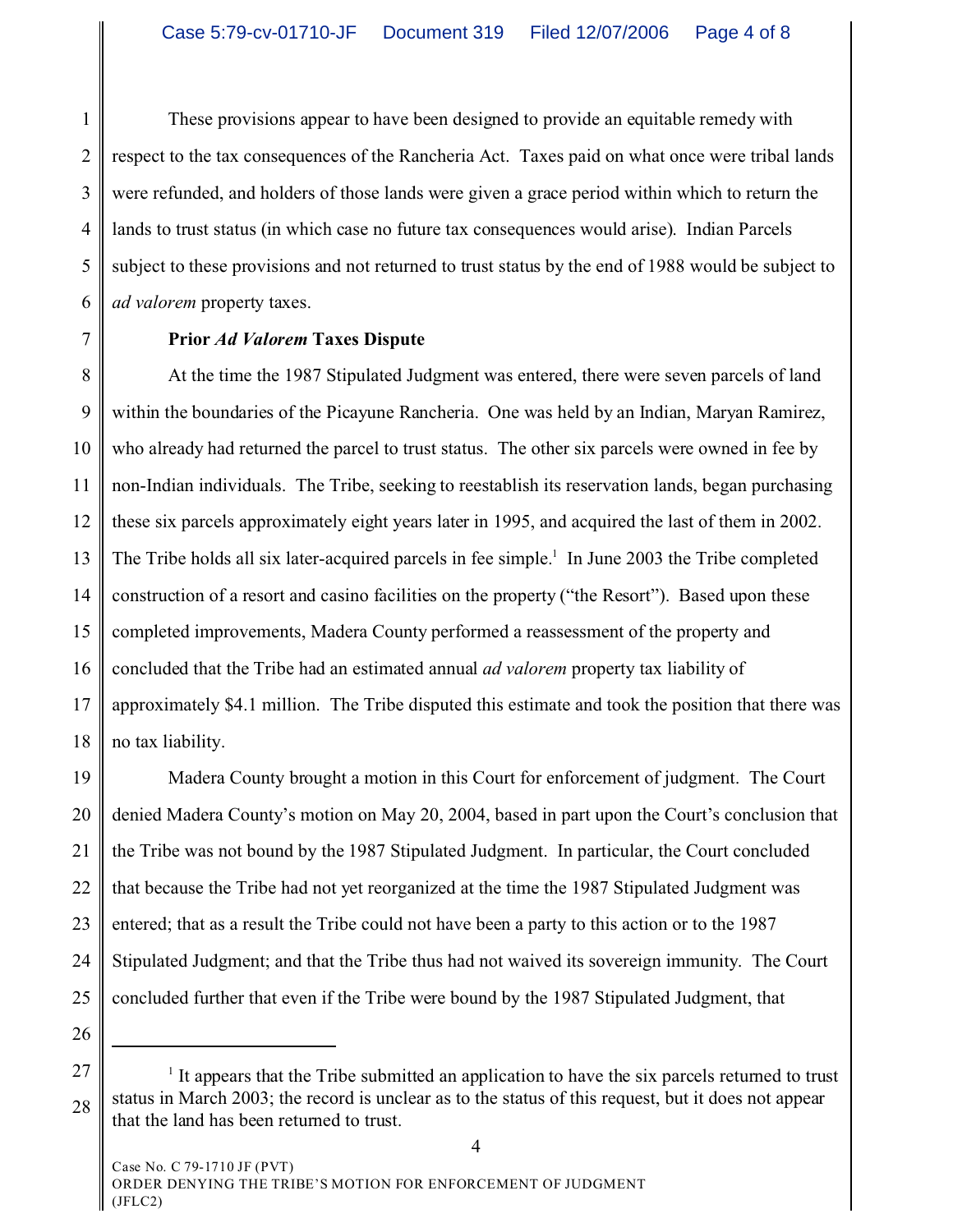1 2 judgment did not authorize the imposition of the *ad valorem* taxes at issue. The Court denied Madera County's motion for reconsideration on October 13, 2004.

3 4 5 6 7 8 9 10 11 Madera County did not appeal the Court's decision, but instead filed an *in rem* action in Madera County Superior Court on October 25, 2004. The action seeks declaratory relief as to the taxability of the land owned in fee by the Tribe. Litigation of the state action was delayed several times while the Tribe and Madera County attempted to reach a settlement. Those efforts failed, and the Tribe's motion to quash or dismiss the *in rem* complaint was heard on October 6, 2006 and on December 1, 2006. The record does not indicate the status of that motion. However, the parties clarified at the hearing that the *in rem* action is limited to Madera County's ability to tax the Tribe's land, and does not encompass the County's ability to impose state environmental or other regulatory laws with respect to the Tribe's land.

12

## **Instant Dispute**

13 14 15 16 17 18 19 20 21 The Tribe recently decided to expand the Resort to add greater amenities, such as an additional 204 hotel rooms, a weight room and spa facility, additional parking facilities, and improved waste water treatment plant, a warehouse storage facility and a children's area. Prior to beginning this expansion, the Tribe prepared an issued an Environmental Evaluation ("EE") pursuant to the Tribal-State Compact between the Tribe and the State of California ("the Compact"). The Tribe also held public hearings and provided Madera County with an opportunity to provide input. The Tribe then responded to the input of the public and of Madera County, which response included an analysis of environmental impacts that required mitigation under the Compact.

22 23 24 25 26 27 28 On September 1, 2006, the Tribe received a letter from Rayburn Leach of Madera County's planning department and David Prentice of Madera County's office of county counsel. The letter asserted for the first time that the California Environmental Quality Act ("CEQA") governed the Resort expansion and advised that no permits would be issued without an appropriate Environmental Impact Report under CEQA. The letter advised further that the decision could be appealed to the Board of Supervisors and that any construction activities without a permit would result in a stop work order. With respect to the fact that Madera County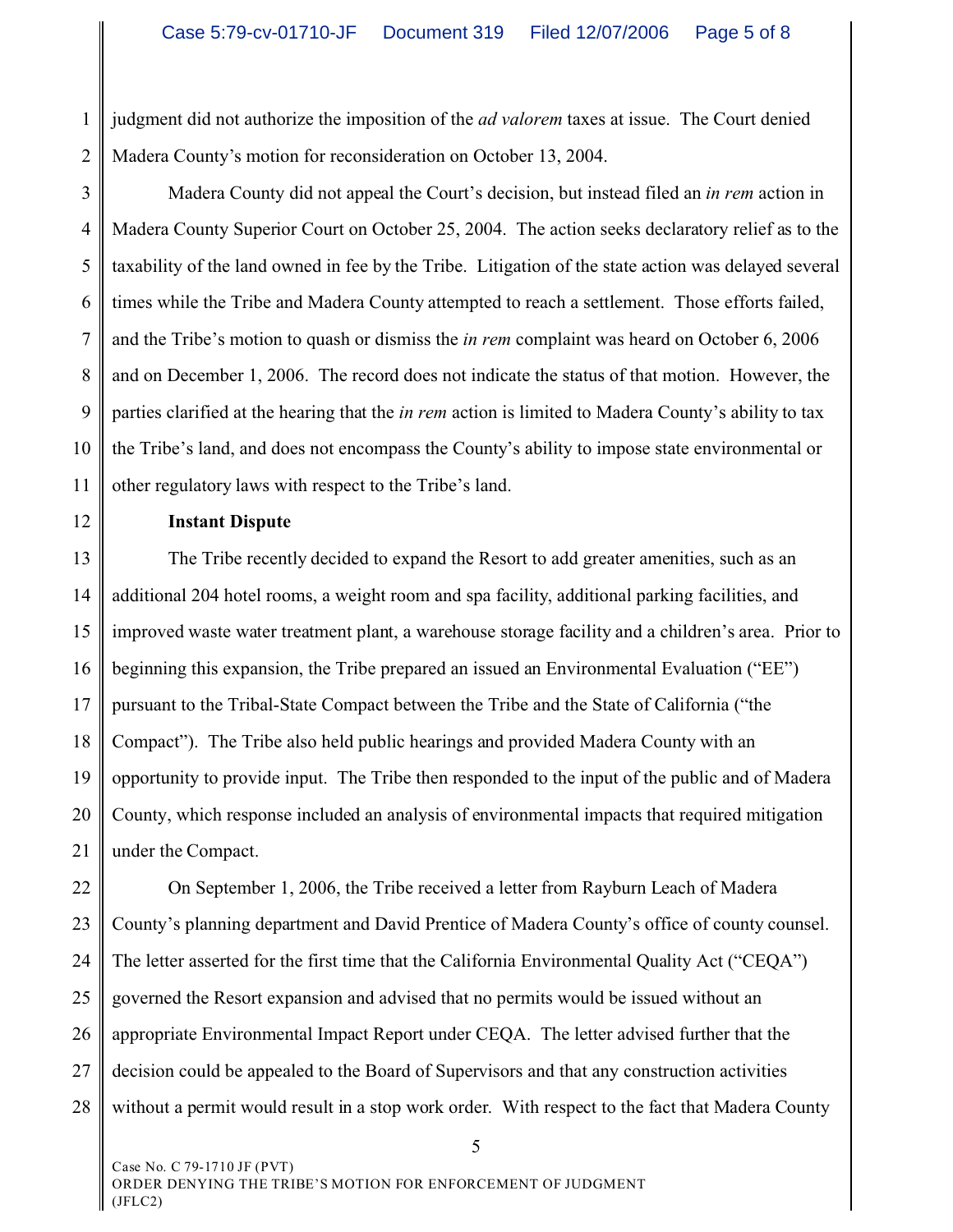1 2 3 4 had never raised CEQA requirements in connection with the construction of the original Resort facilities, the letter stated that "CEQA should have governed." The Tribe asserts that in addition to the September 1 letter, Madera County has threatened to "red tag" the expansion project, meaning that the County will take adverse action against any contractor working on the project.

5 6 7 8 9 The Tribe brought the instant motion to enforce judgment, asserting that it is an intended third party beneficiary of the 1987 Stipulated Judgment. Madera County argues that the Tribe is not an intended third party beneficiary and lacks standing to move for enforcement of the 1987 Stipulated Judgment, and that in any event the 1987 Stipulated Judgment does not preclude the County from enforcing state health and safety laws on the Tribe's fee-owned land.

10 11 12 13 On November 21, 2006, after the Tribe filed the instant motion but before it was heard, Madera County filed a second state court action in Madera County Superior Court seeking to restrain the Tribe from proceeding with the expansion of the Resort. The Tribe immediately removed that action to the Eastern District of California, where it remains pending.

14

## **II. DISCUSSION**

15 16 17 18 19 20 21 22 23 As was discussed at length on the record at the hearing, the Court is not persuaded that a motion to enforce judgment is the proper vehicle for the Tribe's arguments. The Court specifically has held that the Tribe is *not* a party to the 1987 Stipulated Judgment. The Tribe nonetheless asserts that it has standing to bring a motion to enforce judgment pursuant to Federal Rule of Civil Procedure 71, which provides in relevant part that "[w]hen an order is made in favor of a person who is not a party to the action, that person may enforce obedience to the order by the same process as if a party." The Ninth Circuit has held expressly that "intended thirdparty beneficiaries of consent decrees have standing to enforce those decrees." *Floyd v. Ortiz*, 300 F.3d 1223, 1226 (9th Cir. 2002).

24 25 26 27 28 It is not clear whether the Tribe is a third party beneficiary to the 1987 Stipulated Judgment. However, even assuming without deciding that the Tribe *is* an third party beneficiary of that judgment, the judgment does not address the issue raised by the Tribe's motion, namely whether Madera County may enforce state environmental laws with respect to the Tribe's expansion of its Resort. The Tribe's arguments on this point are grounded in part upon its

Case No. C 79-1710 JF (PVT) ORDER DENYING THE TRIBE'S MOTION FOR ENFORCEMENT OF JUDGMENT (JFLC2)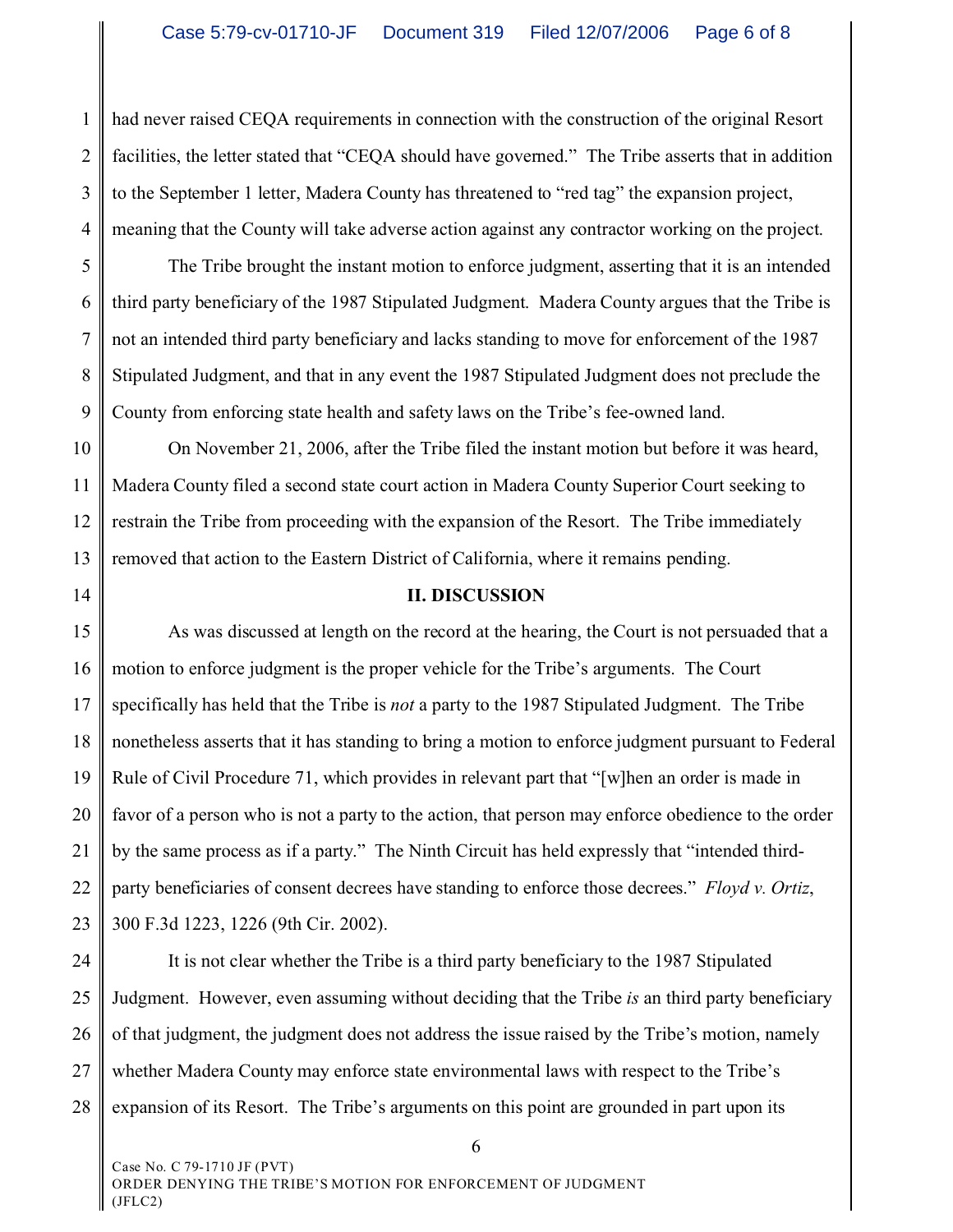| 1              | contention that the 1987 Stipulated Judgment conclusively establishes the lands at issue as              |  |  |  |
|----------------|----------------------------------------------------------------------------------------------------------|--|--|--|
| $\overline{2}$ | "Indian Country," but also are grounded in federal law, the Compact, the Memorandum of                   |  |  |  |
| 3              | Understanding between the Tribe and Madera County, and the County's alleged waiver of                    |  |  |  |
| $\overline{4}$ | jurisdiction over the Resort. These matters go far beyond the scope of the 1987 Stipulated               |  |  |  |
| 5              | Judgment, and thus more properly should be addressed in a new action for declaratory relief.             |  |  |  |
| 6              | Accordingly, the Court will deny the Tribe's motion for enforcement of judgment without                  |  |  |  |
| 7              | prejudice to the Tribe's filing of a declaratory relief action. In the event that the Tribe does file a  |  |  |  |
| 8              | declaratory relief action, it shall file a notice of related case so that such declaratory relief action |  |  |  |
| 9              | may be related to the instant action.                                                                    |  |  |  |
| 10             | <b>III. ORDER</b>                                                                                        |  |  |  |
| 11             | The motion for enforcement of judgment is DENIED.                                                        |  |  |  |
| 12             |                                                                                                          |  |  |  |
| 13             |                                                                                                          |  |  |  |
| 14             |                                                                                                          |  |  |  |
| 15             | DATED: 12/6/06                                                                                           |  |  |  |
| 16             | <b>JEREMY FOGE</b>                                                                                       |  |  |  |
| 17             | United States District Judge                                                                             |  |  |  |
| 18             |                                                                                                          |  |  |  |
| 19             |                                                                                                          |  |  |  |
| 20             |                                                                                                          |  |  |  |
| 21             |                                                                                                          |  |  |  |
| 22             |                                                                                                          |  |  |  |
| 23             |                                                                                                          |  |  |  |
| 24             |                                                                                                          |  |  |  |
| 25             |                                                                                                          |  |  |  |
| 26             |                                                                                                          |  |  |  |
| 27             |                                                                                                          |  |  |  |
| 28             |                                                                                                          |  |  |  |
|                | 7                                                                                                        |  |  |  |
|                | Case No. C 79-1710 JF (PVT)<br>ORDER DENYING THE TRIBE'S MOTION FOR ENFORCEMENT OF JUDGMENT<br>(JELC2)   |  |  |  |